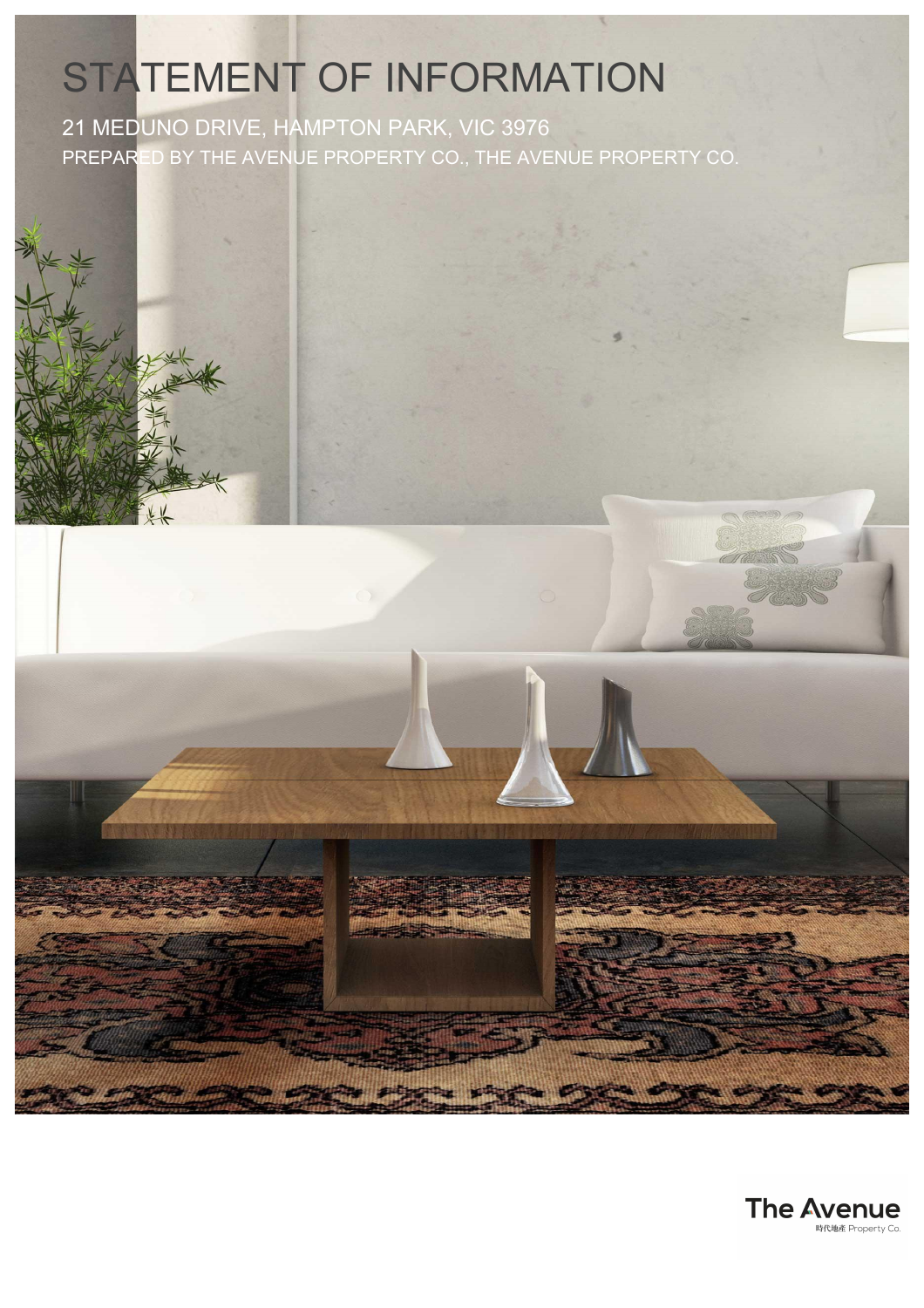# **STATEMENT OF INFORMATION**

**Section 47AF of the Estate Agents Act 1980**



**The Avenue** 

時代地產 Property Co

### **21 MEDUNO DRIVE, HAMPTON PARK, VIC**  $\Xi$  **-**  $\Xi$  **-**  $\Xi$  **-**  $\Xi$

**Indicative Selling Price**

For the meaning of this price see consumer.vic.au/underquoting

**Single Price:**

**\$559,900**

Provided by: The Avenue Property Co., The Avenue Property Co.



**MEDIAN SALE PRICE**

## **HAMPTON PARK, VIC, 3976**

**Suburb Median Sale Price (Other)**

01 January 2020 to 31 December 2020

Provided by: pricefinder

**3 2 2**

**3 2 2**

**3 2 1**

A

B

C

### **COMPARABLE PROPERTIES**

These are the three properties sold within two kilometres of the property for sale in the last six months that the estate agent or agent's representative considers to be most comparable to the property for sale.



Sale Date: 22/10/2020

Distance from Property: 78m

#### **This report has been compiled on 08/02/2021 by The Avenue Property Co.. Property Data Solutions Pty Ltd 2021 - www.pricefinder.com.au**

© The State of Victoria. The State of Victoria owns the copyright in the Property Sales Data and reproduction of the data in any way without the consent of the State of Victoria will constitute a breach of<br>the Copyright Ac so on the basis that the State of Victoria accepts no responsibility or liability whatsoever for any errors, faults, defects or omissions in the information supplied.